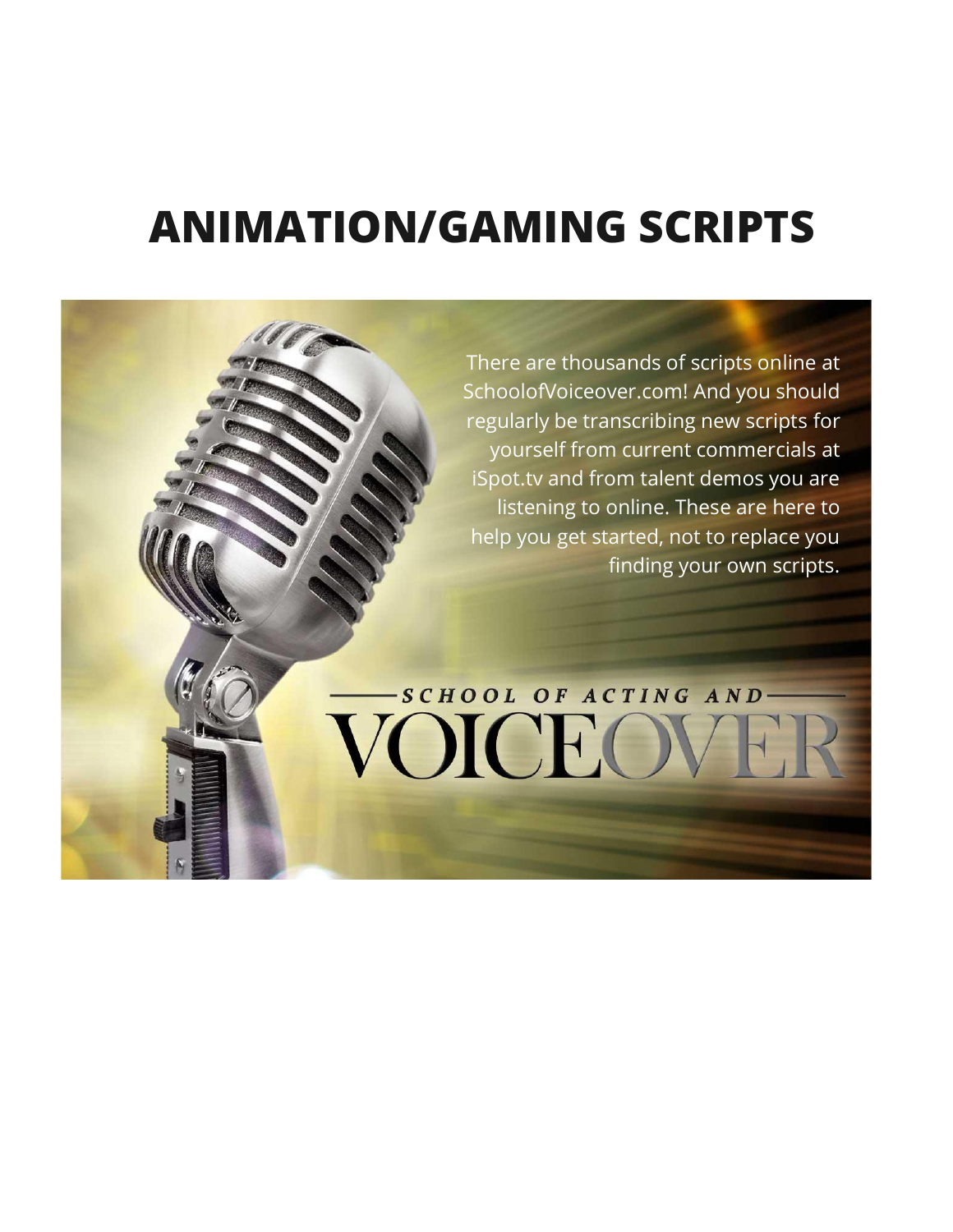

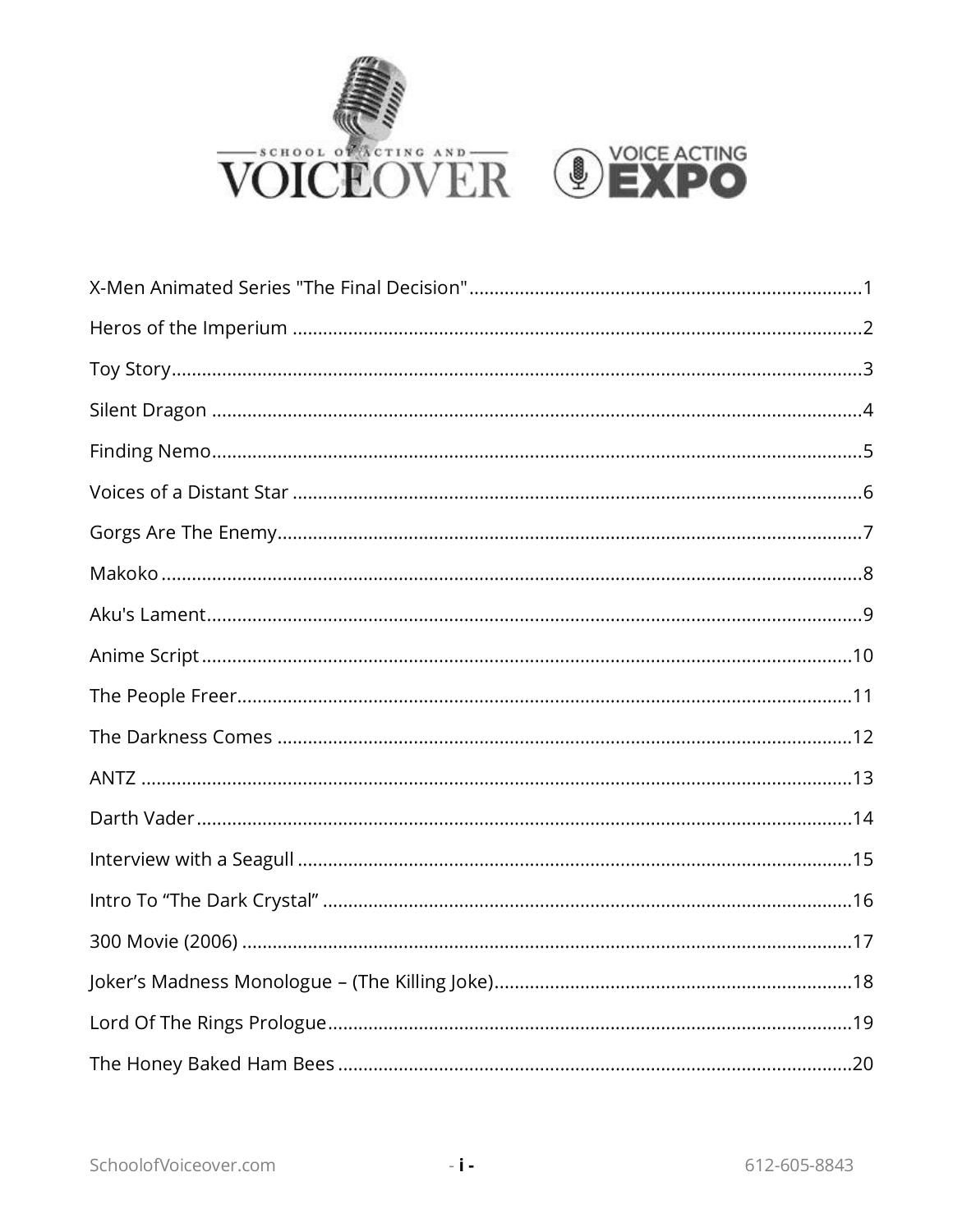

# X-Men Animated Series "The Final Decision"

<span id="page-2-0"></span>Senator Kelly: Why did you bring me here? What do you want?

Magneto: Your life. You see, Senator Kelly, like you I believe that mutants and normal humans cannot live together in peace. The war for survival must begin now, while we mutants are strong, and you are still divided. Your assassination would have ignited that war. I flew to Washington to witness the beginning of a new age. But, the X-Men saved you. It is up to me to finish what others have started.

(sound of throbbing energy)

Kelly: No, please! I've got a family! Children!

Magneto: Be quiet! When I was a boy, I saw men executed. Women and children, each night I swore to myself, never again. But, we must prevail. Goodbye, Senator. Mutant liberation begins.

(crashing sound)

Kelly: Sentinels!

Magneto: Fools! Do you think robots can resist the master of magnetism?

(energy sounds)

Sentinel (robot voice): This series of sentinels is made of plastics, not metals. Your magnetic powers are useless against us.

(large energy blast, Magneto hits wall and grunts)

Magneto: This entire ship is my weapon!

(energy sounds, metal bending and crunching, followed by an explosion)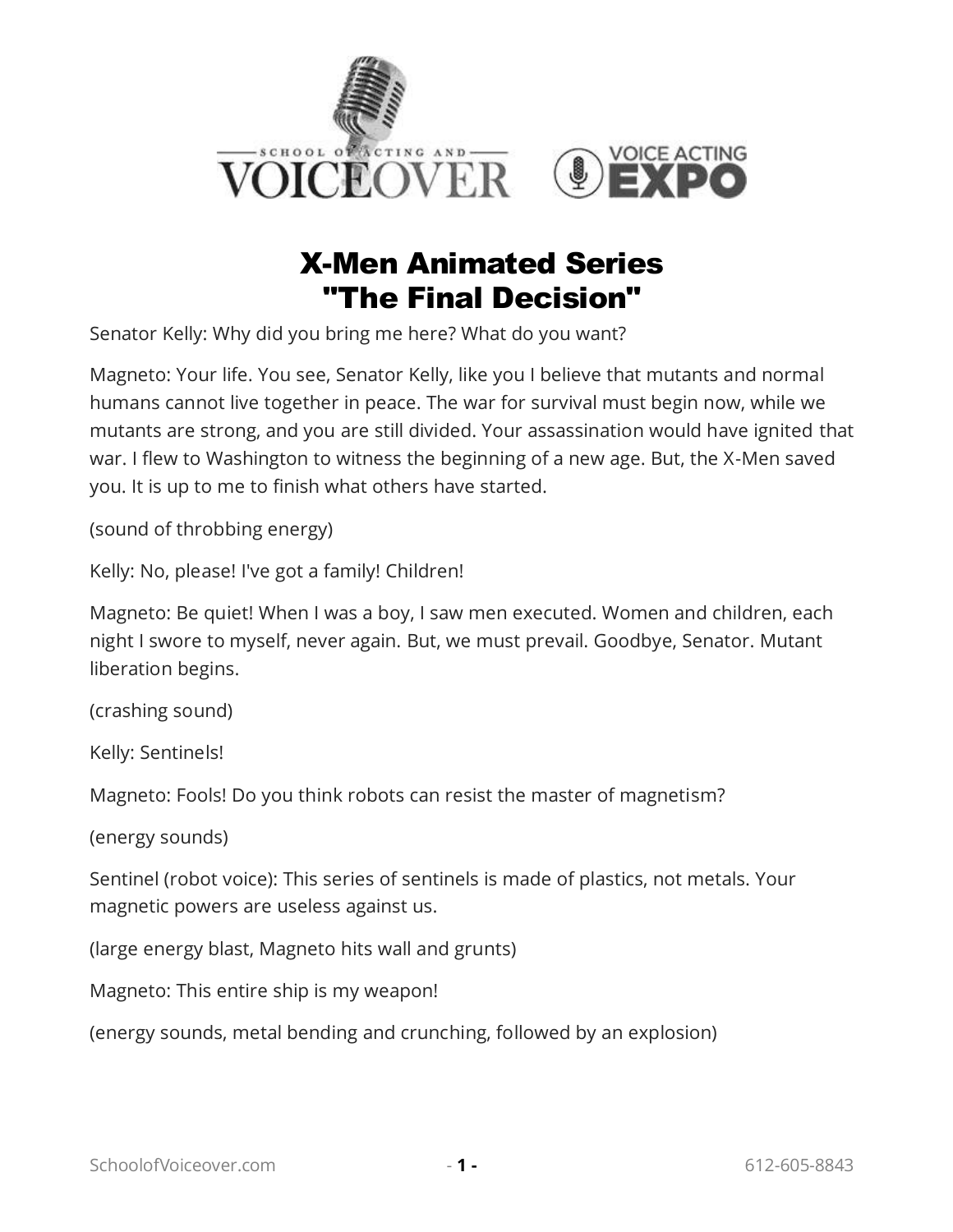

## Heros of the Imperium

<span id="page-3-0"></span>In the grim darkness of the 41st millennium, there is only war and mankind teeters on the brink of extinction.

There are many enemies of the Imperium.

The Alien… The Heretic… and The Demon.

Power and Corruption has turned Battle Brother against Battle Brother.

Who can save Mankind from annihilation?

The Space Marines… With Bolter and Chainsaw we'll cleanse the galaxy, sector by sector.

Burn … Kill … Purge ...

LET NONE SURVIVE!

The battle lines have been drawn, and the time to make a stand is now. What side will you be on?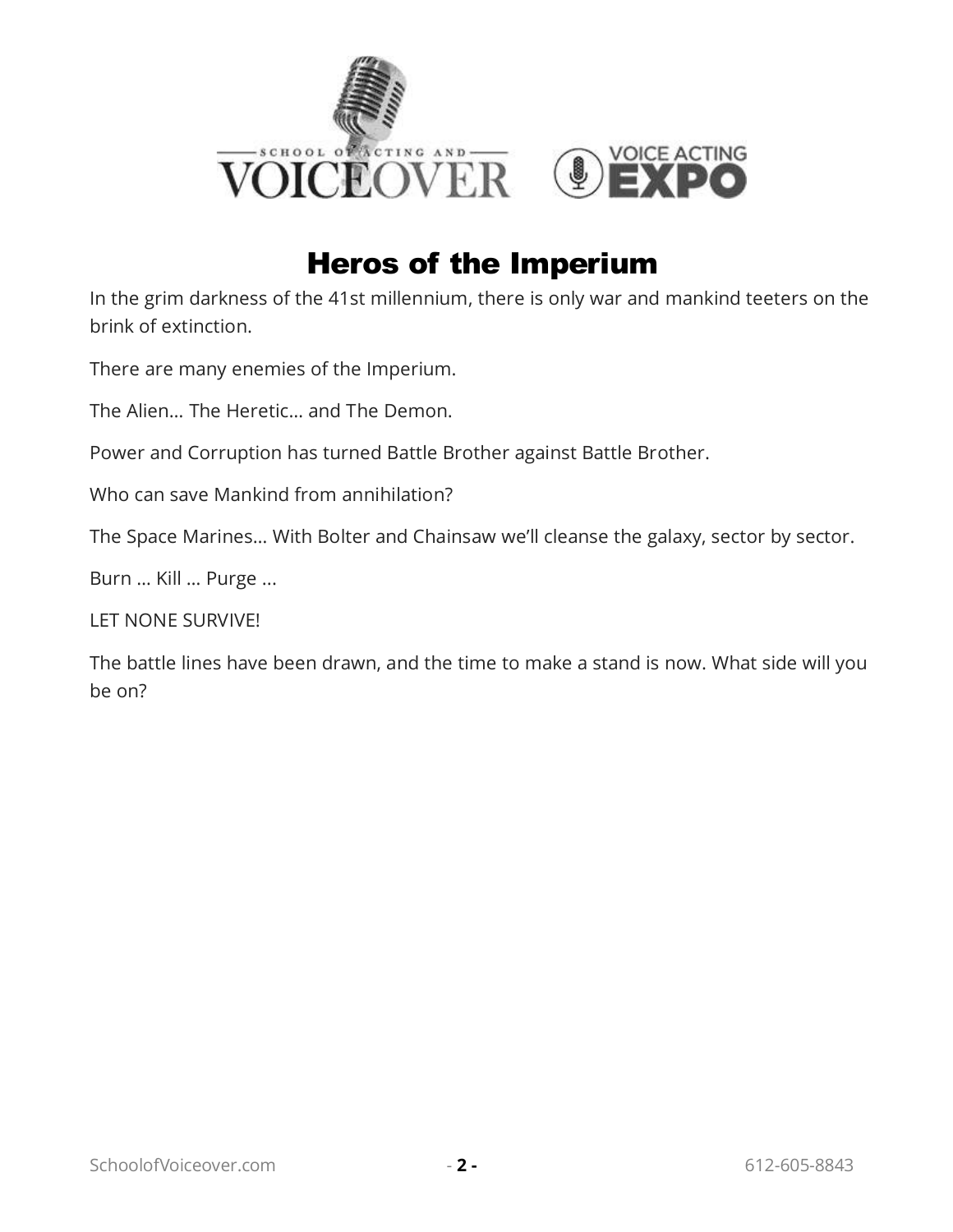

# Toy Story

#### <span id="page-4-0"></span>**WOODY**

 Oh, yeah, you guys think this is a big joke. We've only got one week left before the move. I don't want any toys left behind. A moving buddy -- if you don't have one, ge one!

(checking the pad)

Alright, next...uh...oh, yes.

Tuesday night's "Plastic Corrosion Awareness" meeting was, I think, a big success and we want to thank Mr. Spell for putting that on for us. Thank you, Mr. Spell.

The words "You're welcome" scroll across Mr. Spell's display

 **MR. SPELL** You're welcome.

#### **WOODY**

Ok, uh...oh yes. One minor note here...

(under his breath)

Andy's birthday party's been moved to today.

(full voice) Next we have --

The toys all PANIC.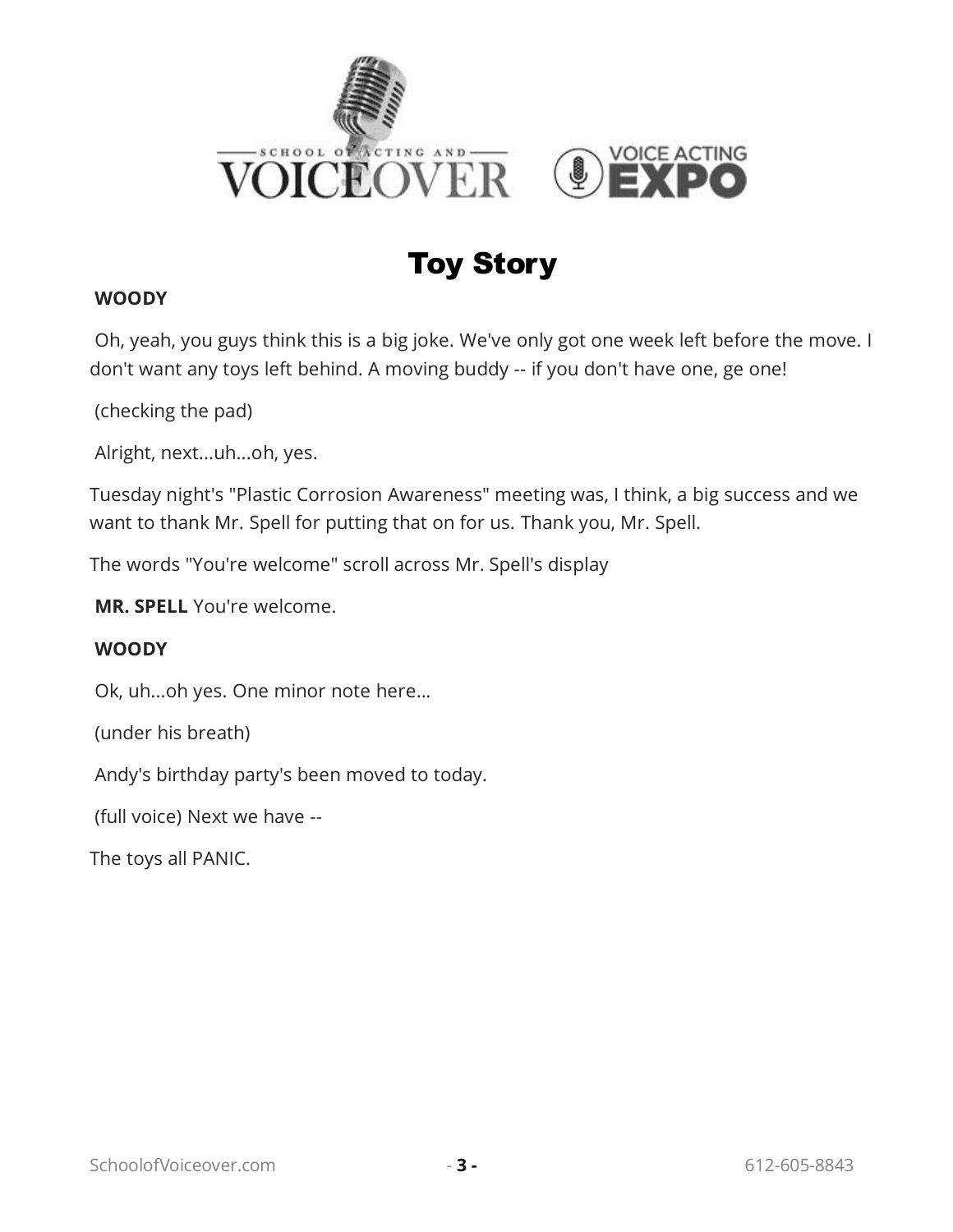

# Silent Dragon

<span id="page-5-0"></span>We have been watching you, Renjiro. Always you try to convince yourself that you act for the greater good. To free your beloved nation from its usurpers. Yet deep in your soul, you know you serve a monster. One you helped create.

That time is now ending. The Yakuza clans will soon be no more. But you, Renjiro – you could be invaluable to us. Imagine how many lives could be saved, how much bloodshed spared, by the knowledge you wield!

Join us, and we will offer you safe haven.

Serve Hideaki…….and fall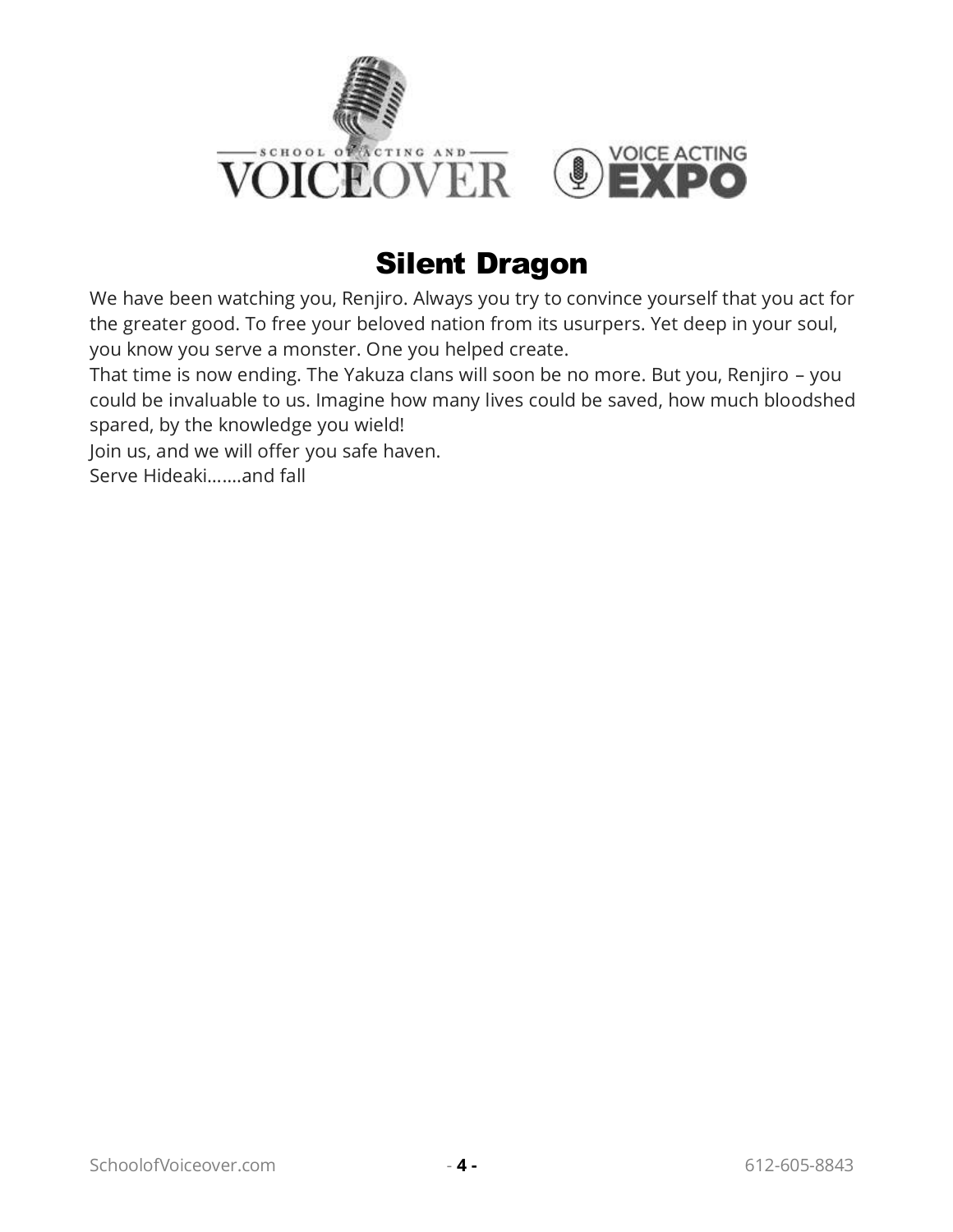

# Finding Nemo

#### <span id="page-6-0"></span>**MARLIN**

[sighs] Well, okay. I live on this reef, a long long way from here.

#### **DORY**

Oh, boy. This is gonna be good, I can tell.

#### **MARLIN**

And my son, Nemo, see he was mad at me. And maybe he wouldn't have done it if I hadn't been so tough on him, I don't know. Anyway, he swam out in the open water to this boat and when he was out there, these divers appeared and I tried to stop them but the boat was too fast.

So we swam out in the ocean to follow them...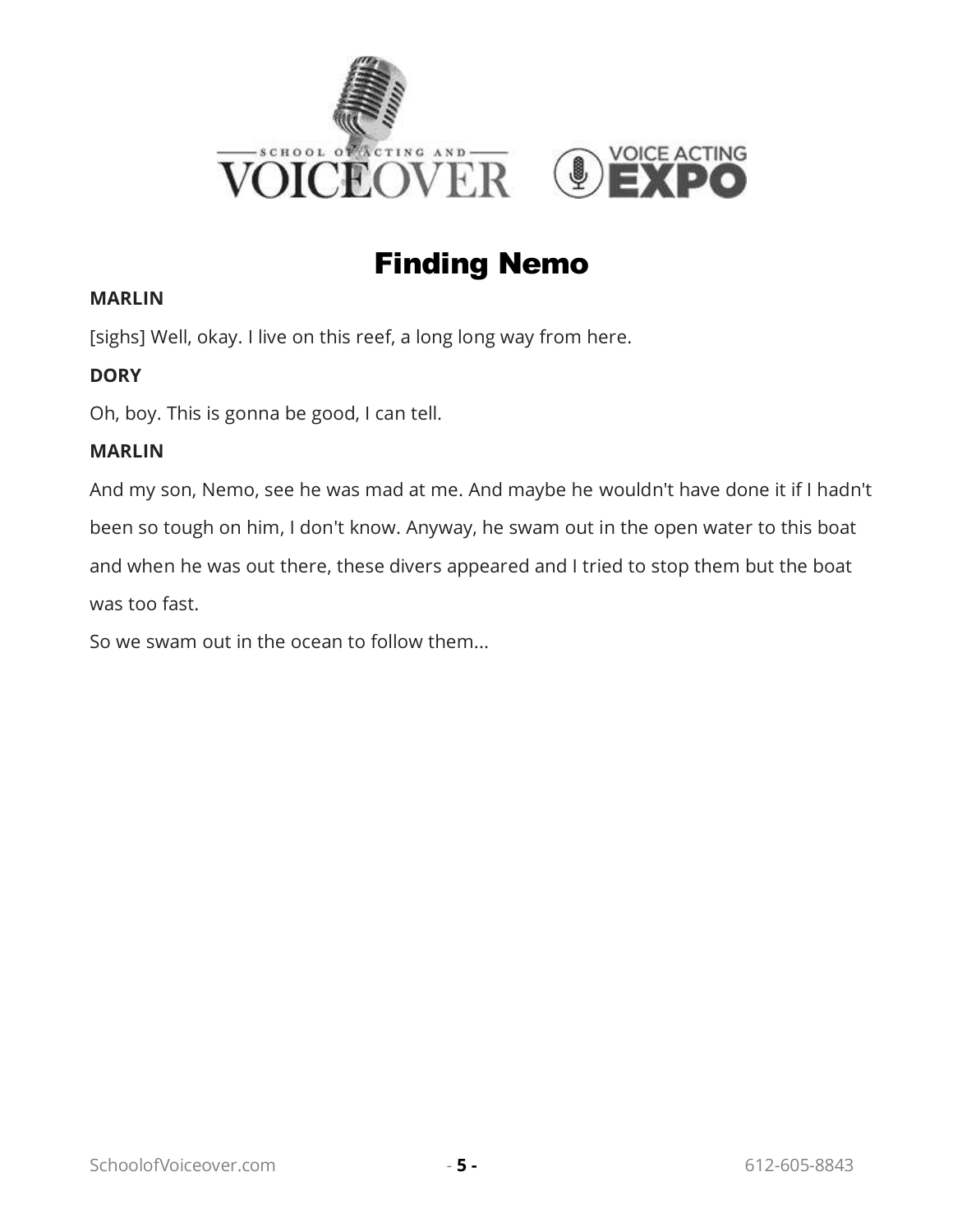

# Voices of a Distant Star

<span id="page-7-0"></span>Mikako Nagamine - [ typing cell phone message ]

Noboro, on Mars, it was training the whole time. Even here, I am a Select Member, so my scores were pretty good, you know. I've seen Mt. Olympus and I've seen the Mariner's Valley too. I totally went sightseeing on Mars too!

Of course, I went to the Trusian Ruins too. It has a view I'd seen many times in textbooks but I feel kind of like I can't believe that I saw the real thing. I thought, "The solar system really isn't just for humans." The survey unit of 2039 was annihilated by the Tarsians here. This time, with the technology we've received from them, we're going to pursue them. I've gotten used to life on the Lysithea. After training on Mars, we've come all the way to Jupiter and we are taking a short break at a satellite base on Europa. I never get bored of looking at Jupiter's clouds. Also the Flux Tube between lo and Jupiter is amazing. It's the hugest lightning in this solar system! [ tries to send cell phone message ] Will it reach?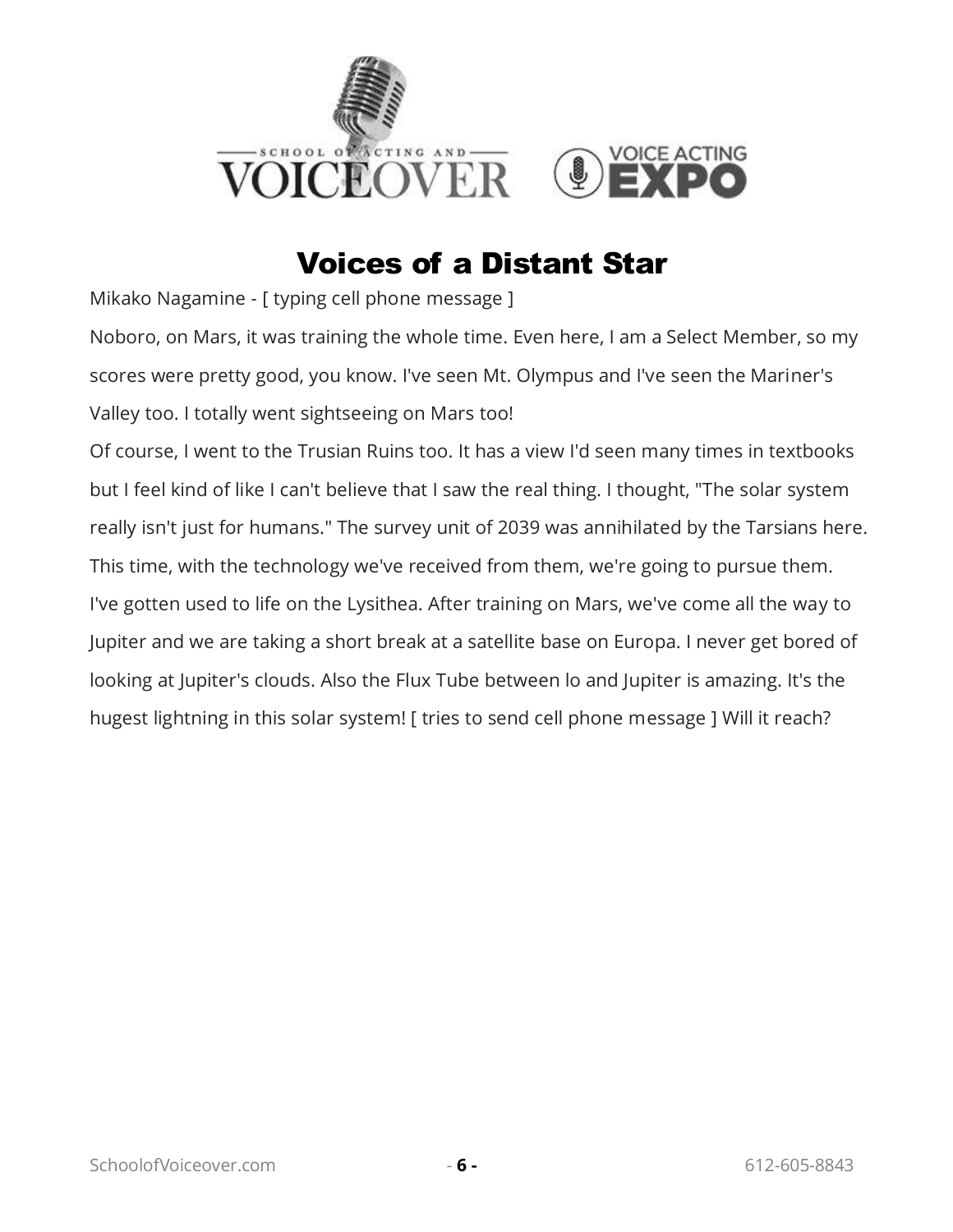

# Gorgs Are The Enemy

*Video Game Voice Over Script:* 

<span id="page-8-0"></span>*Specs: Male or female teenage voice The voice for this role will sound heroic and courageous, yet innocent. The young hero character adores his pet. That relationship is very similar to the relationship that a child and their dog have. Gorgs is pronounced with a hard G like the word*  'good'. Not like George. Young hero wakes up with a yawn \*\*\* The family pet - Cloudzie - runs *to the feet of the young hero in a frenzy.* 

**Good morning Cloudzie! You cute little ball of cloud7 fluff, you!** *Cloudzie runs towards the front door, looking back at the young hero as if to request that they follow along.* 

**You want to go outside? Okay, I'm coming!** *As soon as the young hero opens the door, they see the lightning and thunder of a fast–approaching storm.* 

**Whoa, that storm is rolling in rather quickly, Cloudzie. You sure you want to go outside right now?**  $\diamondsuit$  Cloudzie bolts out of the door and begins running in the direction of the storm. The Young hero dashes out the front door to follow the pet, struggling to keep up. \*\*\* panting while running

**Hey wait for me!** *The Young Hero notices something peculiar about the thunder and lightning above them. \*\*\* Stops Running \*\*\* young hero, in awe:* 

**This isn't any ordinary lightning, is it Cloudzie?** *[Young Hero surveys the damage in the distance]* 

**Oh no! The lightning has struck the Lovelands!** *[Young Hero, now determined to save his world]* 

**We have to chase off the Sky Gorgs before they completely destroy the Lovelands!** *Llooks to Cloudzie – his best friend & secret weapon against Sky Gorgs* 

**You ready, Cloudzie?** *\*Runs forth with their best battle cry\**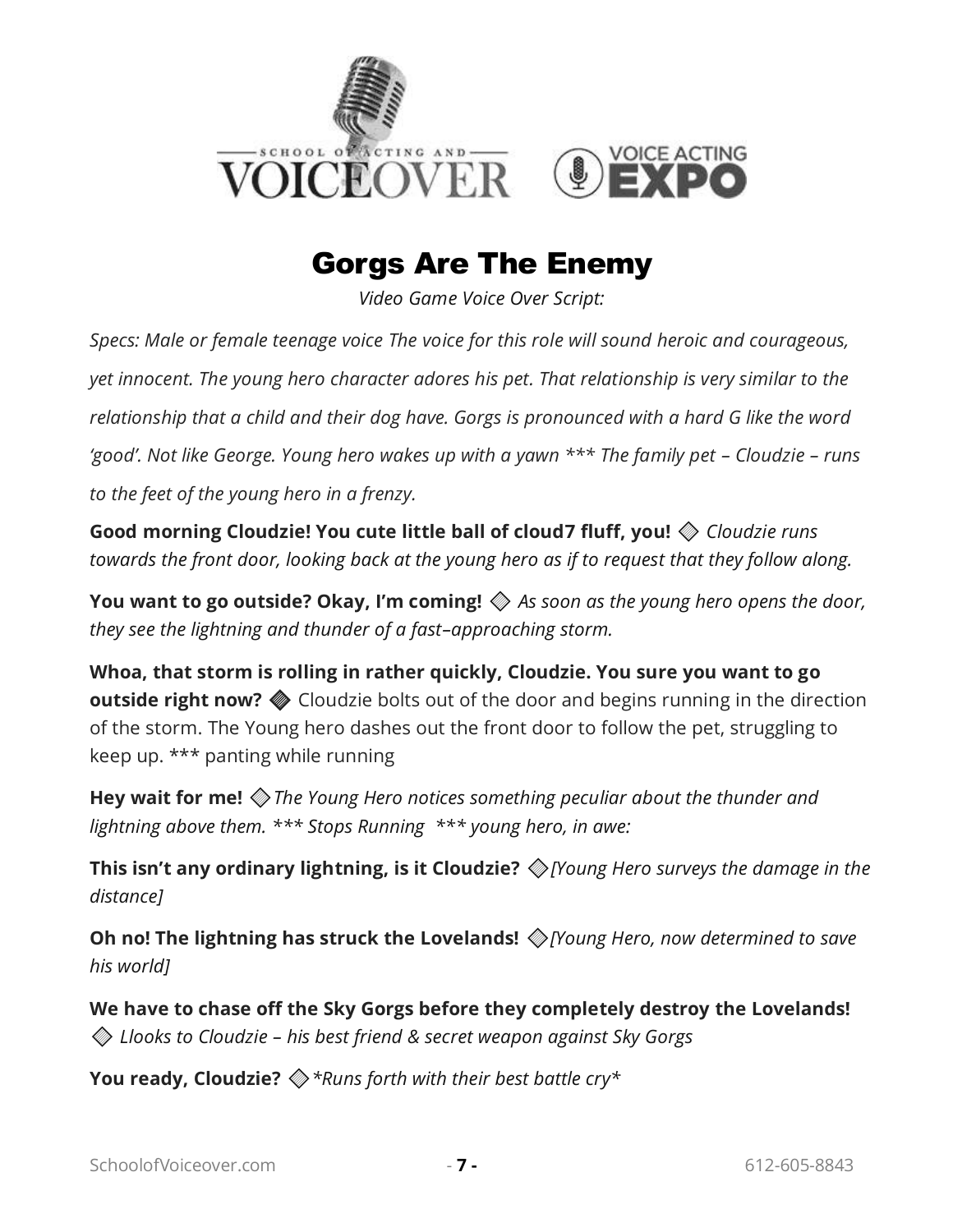

# Makoko

*Video Game Voice Over Script* 

*Specs: Any type* 

#### <span id="page-9-0"></span>**ONE**

#### *[A girl is upset/angry at you.]*

I'm sorry!! I was just... I was just so tired I forgot to knock... I wasn't... trying to walk in on you on purpose... [as in walk in the bathroom to do morning routines but instead he saw Makoto there] or anything like that... [with tinier voice] So I... umm... I'm really really sorry... so please...

#### **TWO**

#### *[Saving Makoto from the perverted guy]*

Makoto!!! What's going on? Is this guy making trouble for you? Sorry. I just spaced out a little bit. [To perverted person] Ah. Sorry, but she's with me. If you've got business with her you can say it in front of me. So? What have you got to say?

#### **THREE**

No question— I want sushi! Yeah. Sushi is like, Japan's trademark, right? Wait! Honestly, I do want to eat sushi, but not just oridinary sushi...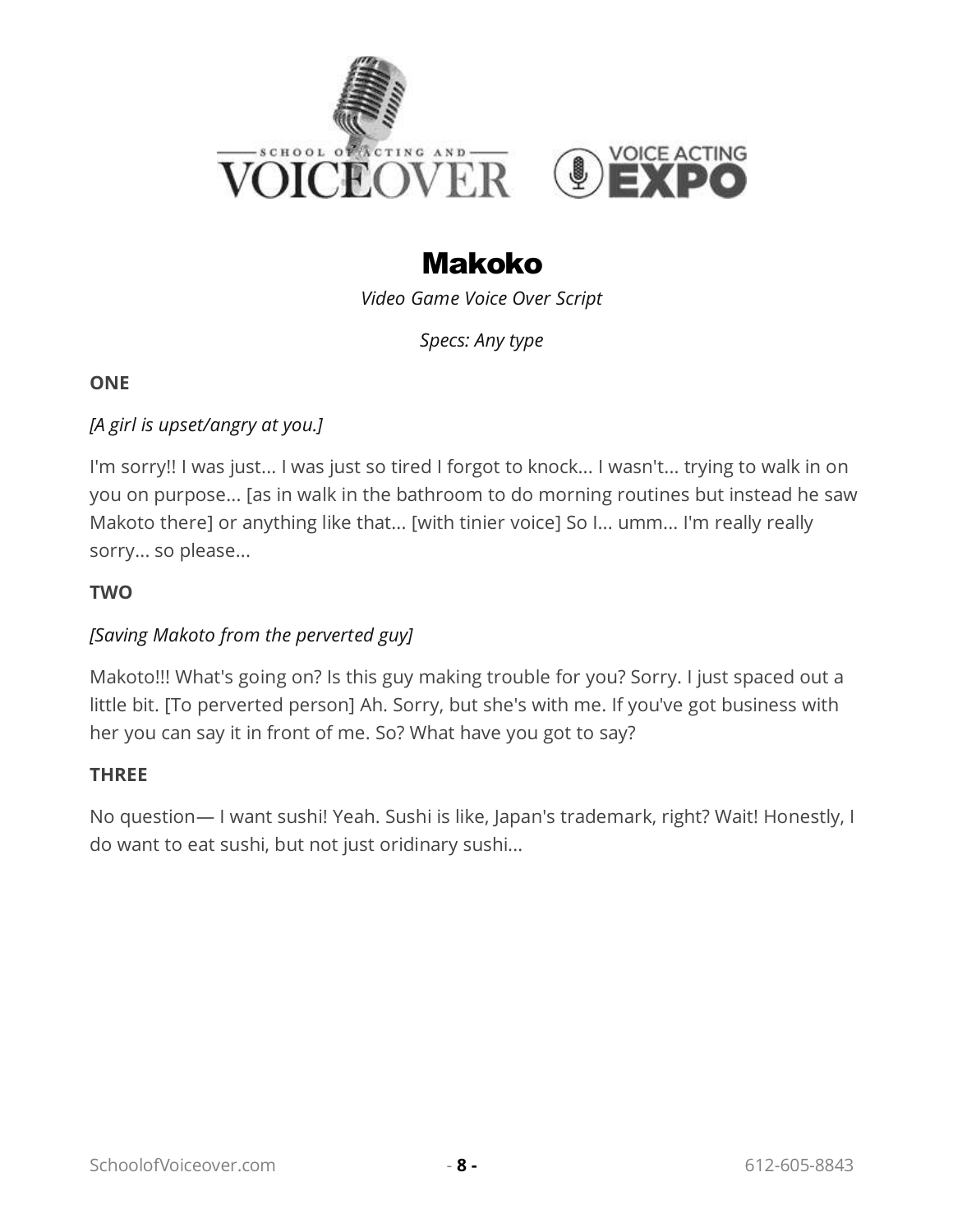

# Aku's Lament

<span id="page-10-0"></span>**Bowser**: Yeah, so this one time Mario threw me into a pit of frickin lava! Lots of times! *(Notices Aku)* What's your story?

**Aku**: Let me tell you my story. I used to rule over the Earth with an Iron Fist, and then a Samurai, a Samurai from the past, came to the future because I sent him there, and then he spent 50 years doing absolutely nothing. A period in which I could have killed him 3 to 200 times over, and I sat and did nothing. And what did he do? He found a portal, and then he drove a sword directly through my head.

**Bowser**: Oh that's pretty rough man.

**Aku**: Yes... pretty... rough...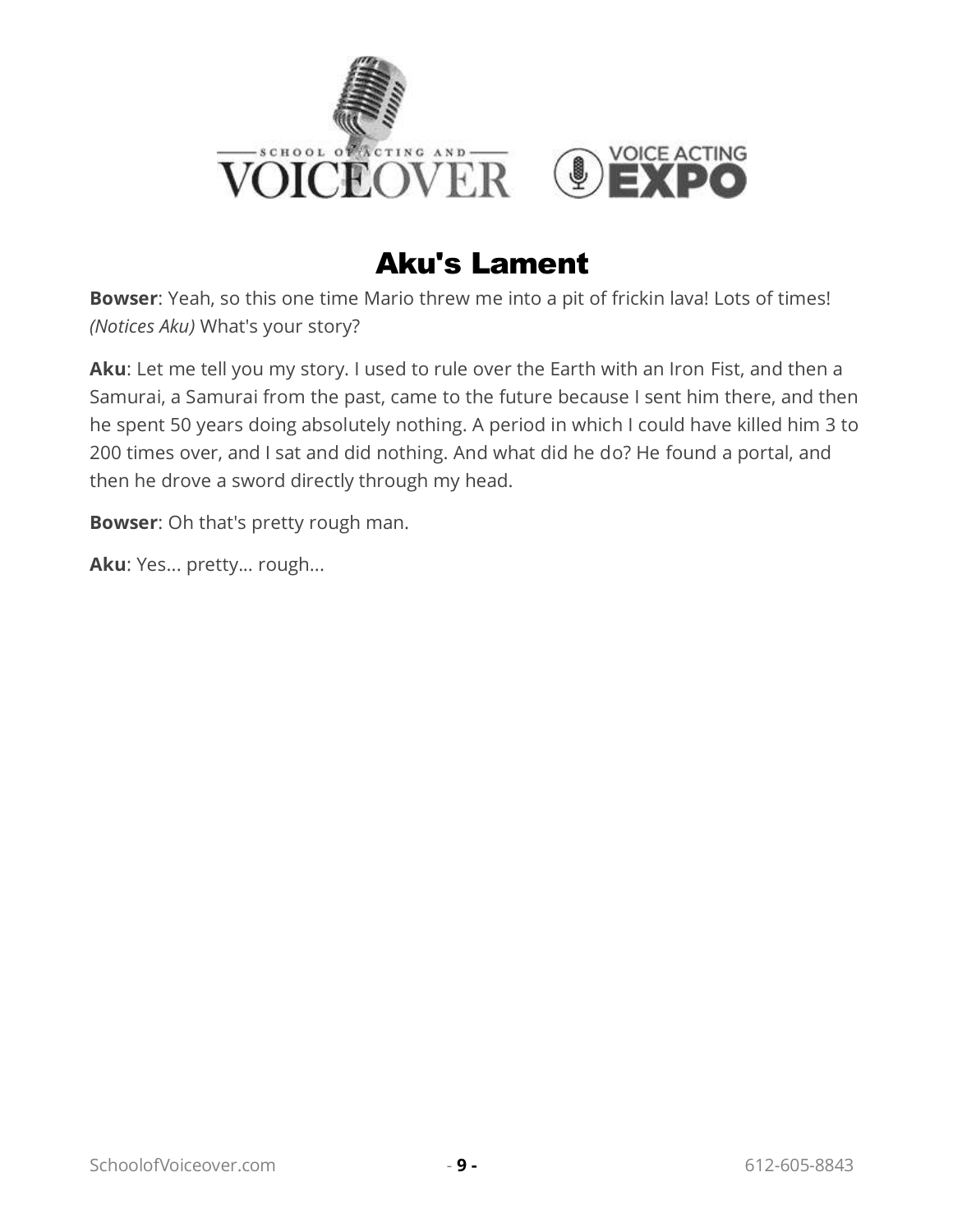

# Anime Script

<span id="page-11-0"></span>You don't understand! Why do you not believe me, when the signs of evil are all about you! Look at me... LOOK AT ME!! I am the only one who can save you... the only one who...who KNOWS how these creatures think...who KNOWS their weakness....

Why do you laugh as if I were a madman? Wait a second...WAIT, WAIT ... where are you taking me?... WHERE ARE YOU TAKING ME? Don't you see they are coming? Just answer me..DO YOU NOT SEE THE SIGNS?

When the last of the day's light has disappeared from the horizon...you will see...Yes..yes, you WILL SEE! ... And by then.. it will be too late.. No.. NO... NOOOOOO!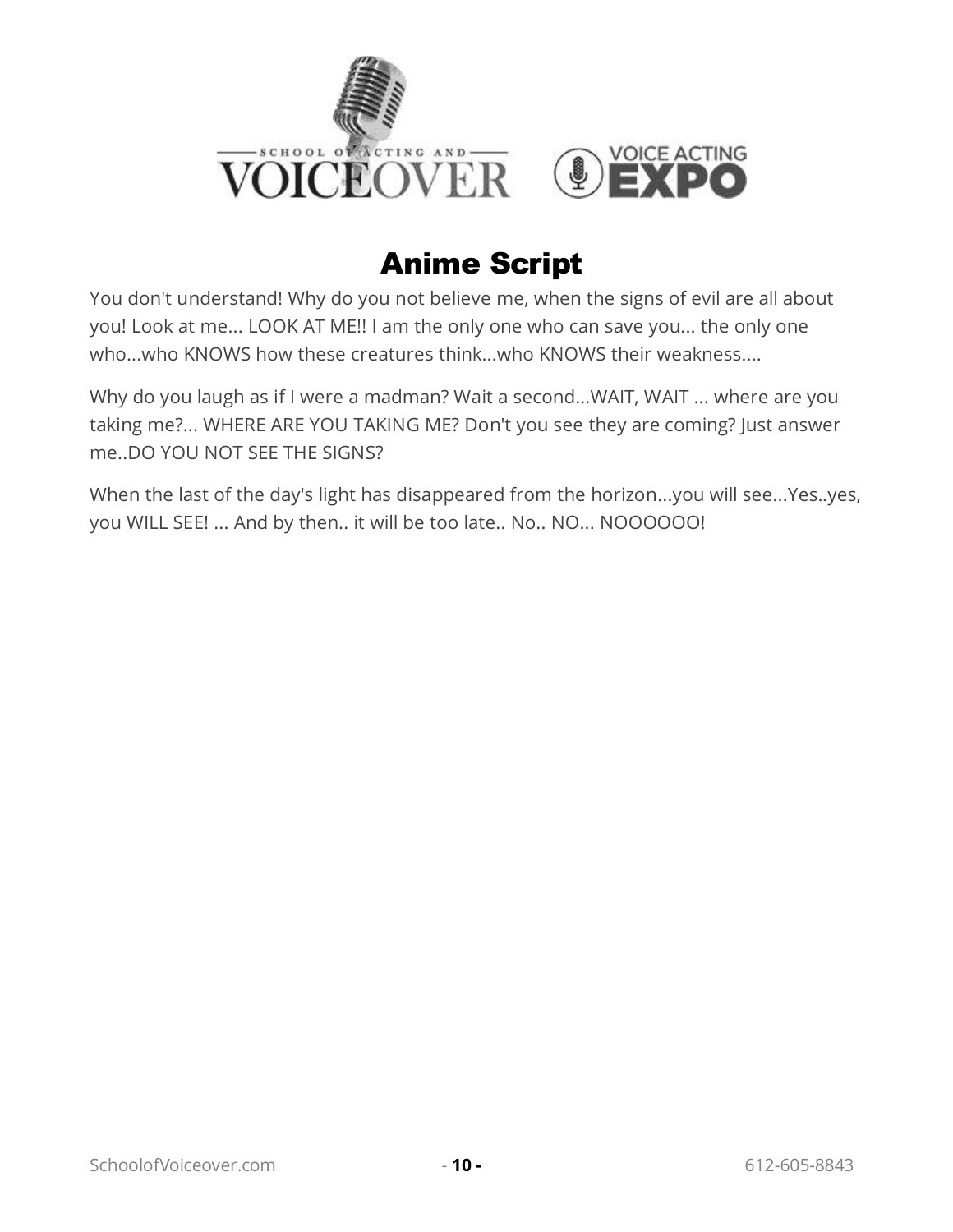

# The People Freer

Video Game Voice Over *Script*:

<span id="page-12-0"></span>Specs: Young adult, male or female, any accent The voice of the hero can be described as weathered, brave, calm, determined, calculated, and stealthy. The script contains effort scenes where the voice actor will need to provide their own interpretation of effort noises as if they were climbing a tree.

This place is called the black forest for a reason. It's name is suiting.

Everything here reeks of rot and mold. By late afternoon the sun no longer shines through the mossy tree tops. It feels like night comes again as soon as it's left. And with the night, comes the forest's creatures, prepared with their unsatiated appetite for anything with a heartbeat. It's terrifying.

The hero hears yips of hyena–like animals in the distance, and low guttural rumblings much nearer, suggesting something massive is approaching. The hero takes in a sharp– drawn breath of momentary fear, followed by an exhale of battle preparation.

sharp–drawn breath \*\*\* exhale of battle preparation

A massive beast shows itself. It's final footstep lands so heavily that it causes the ground to shake like a centralized earthquake.

Getting the wind knocked out of them \*\*\* effort of standing upright after getting wind knocked out of them \*\*\* Channeling the anger of being met with yet another monumental challenge, speaks in a deep, full–bodied, confident tone. Pronounce "cursed" as one syllable, not two:

I didn't come this far to fall to the fate of this cursed forest.

The hero swiftly begins to scale a nearby tree to gain a better vantage point over the forest ogre. \*\*\* Now up high, the hero can see a familiar medallion around the neck of the forest ogre. \*\*\* Said in a quick, serious, perplexed, and concerned voice:

The cursed medallion of Duhu? (doo–hoo)

The hero and ogre lock eyes. The hero sees something in the soul of the ogre that feels as familiar as the medallion. \*\*\* (Suddenly filled with shock, then compassion, and determination

…Old friend… I have freed our people. And I will free you too.

SchoolofVoiceover.com - **11 -** 612-605-8843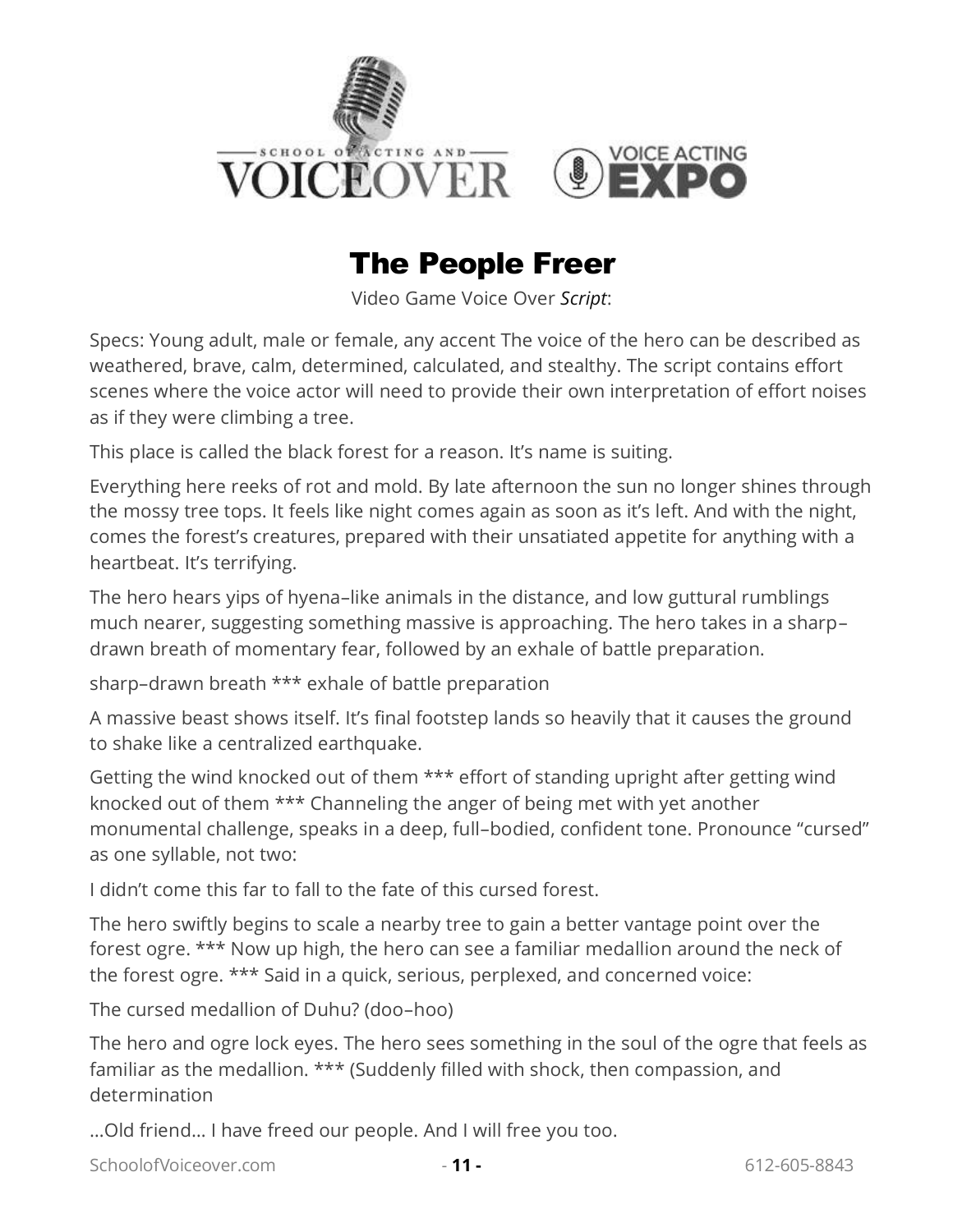

# The Darkness Comes

*Prequel by Muddyshoes Specs: Young adult, male or female, any accent* 

<span id="page-13-0"></span>You don't understand! Why do you not believe me, when the signs of evil are all about you! Look at me... LOOK AT ME!! I am the only one who can save you... the only one who...who KNOWS how these creatures think...who KNOWS their weakness....

Why do you laugh as if I were a madman? Wait a second...WAIT, WAIT ... where are you taking me?... WHERE ARE YOU TAKING ME? Don't you see they are coming? Just answer me..

DO YOU NOT SEE THE SIGNS?

When the last of the day's light has disappeared from the horizon...you will see...Yes..yes, you WILL SEE! ... And by then.. it will be too late.. No.. NO... NOOOOOO!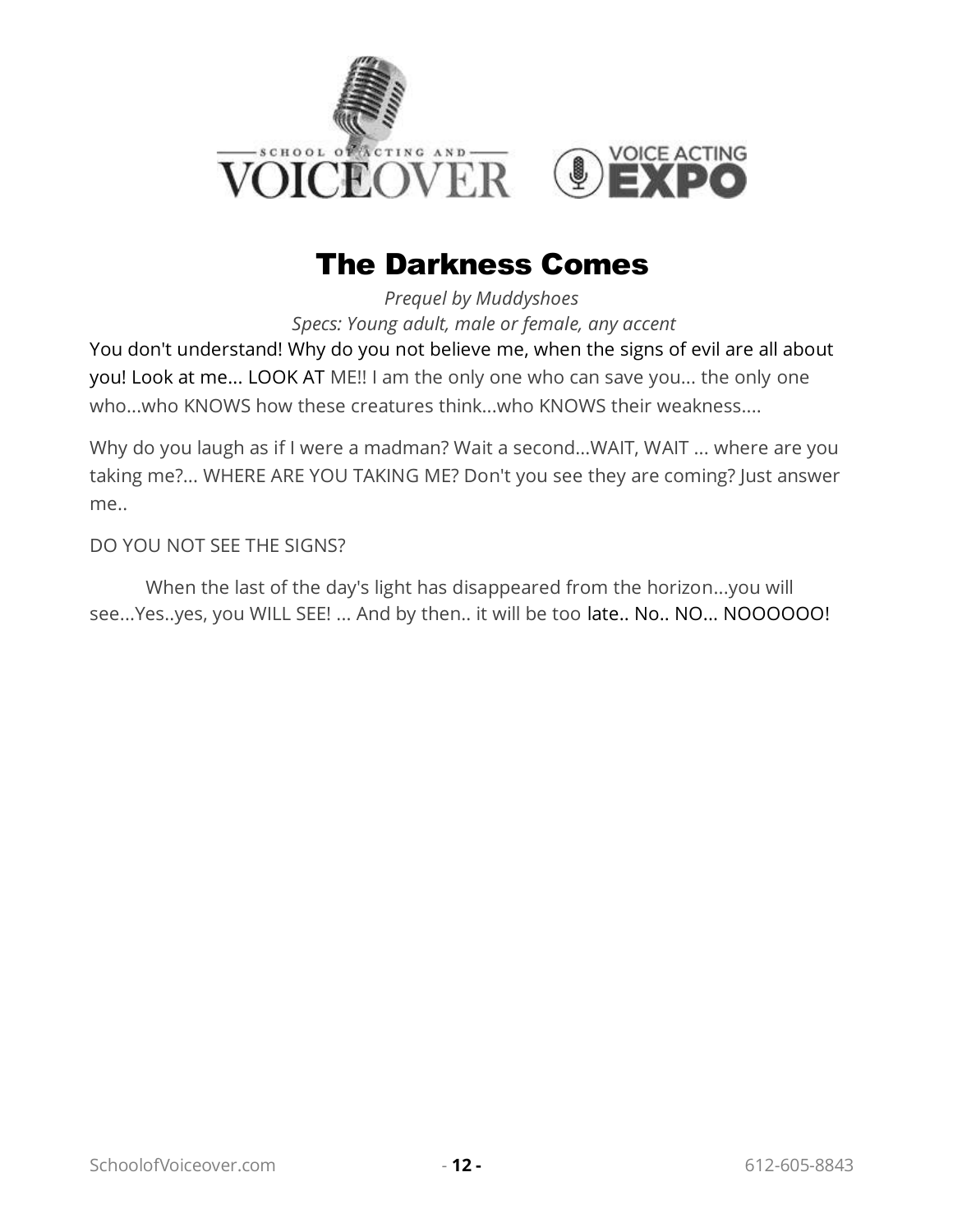

# ANTZ

<span id="page-14-0"></span>All my life, I've lived and worked in the big city, which now that I think of it, is kind of a problem since I always feel uncomfortable around crowds.

I mean it, I-I have this fear of enclosed spaces. Everything makes me feel trapped all the time. You know, I always tell myself, there's gotta be something better out there, but maybe I think too much. I-I-I think everything must go back to the fact that I had a very anxious childhood.

You know, my, my mother never had time for me. When you're the middle child in a family of five million, you don't get any attention. I-I mean, how's it possible? And I've always had these abandonment issues, which plagued me.

My father was basically a drone like I've said, and, you know, the guy flew away when I was just a larva. And my job, don't get me started on, 'cause it really annoys me.

I was not cut out to be a worker, I'll tell you that right now. I-I-I feel physically inadequate. I, I, my whole life I've never, I've never been able to lift more than ten times my own body weight, and, and when you get down to it, handling dirt is, you know, ewwww, is not my idea of a rewarding career.

It's this whole gung-ho super-organism thing that, that, you know, I can't get, I try, but I can't get it. I mean you know, what is it, I'm supposed to do everything for the colony, and, and what about my needs? What about me? I mean, I gotta believe there's someplace out there that's better than this! Otherwise, I will just curl up in a larval position and weep!

The whole system makes me feel – insignificant!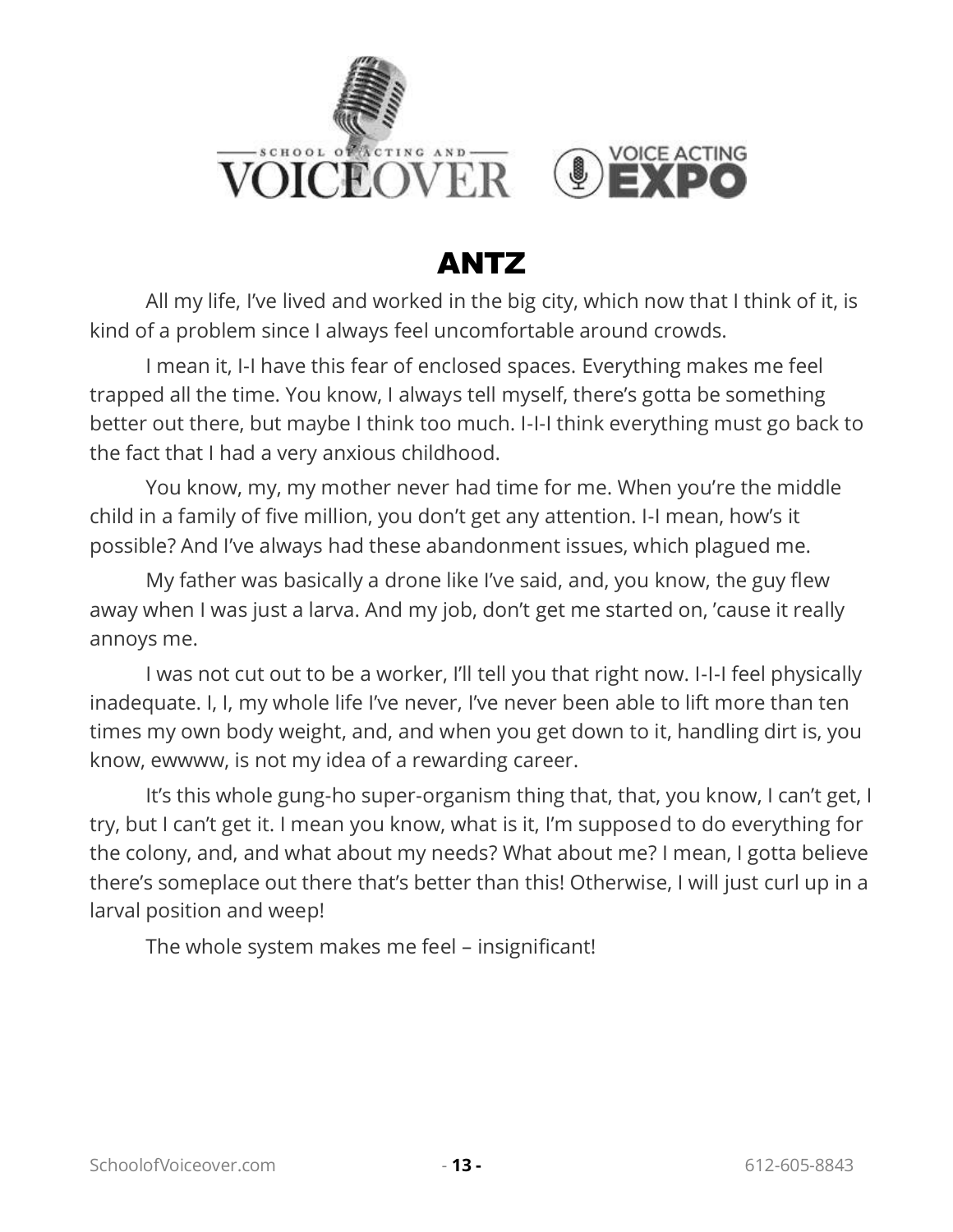

# Darth Vader

<span id="page-15-0"></span>Don't play any games with me your highness. You weren't on any mercy mission this time. You passed directly through a restricted system. Several transmissions were beamed to this ship by rebel spies. I want to know what happened to the plans they sent you. She must have hidden the plans in the escape pod. Send a Detachment down to retrieve them. See to it personally Commander. There will be no one to stop us this time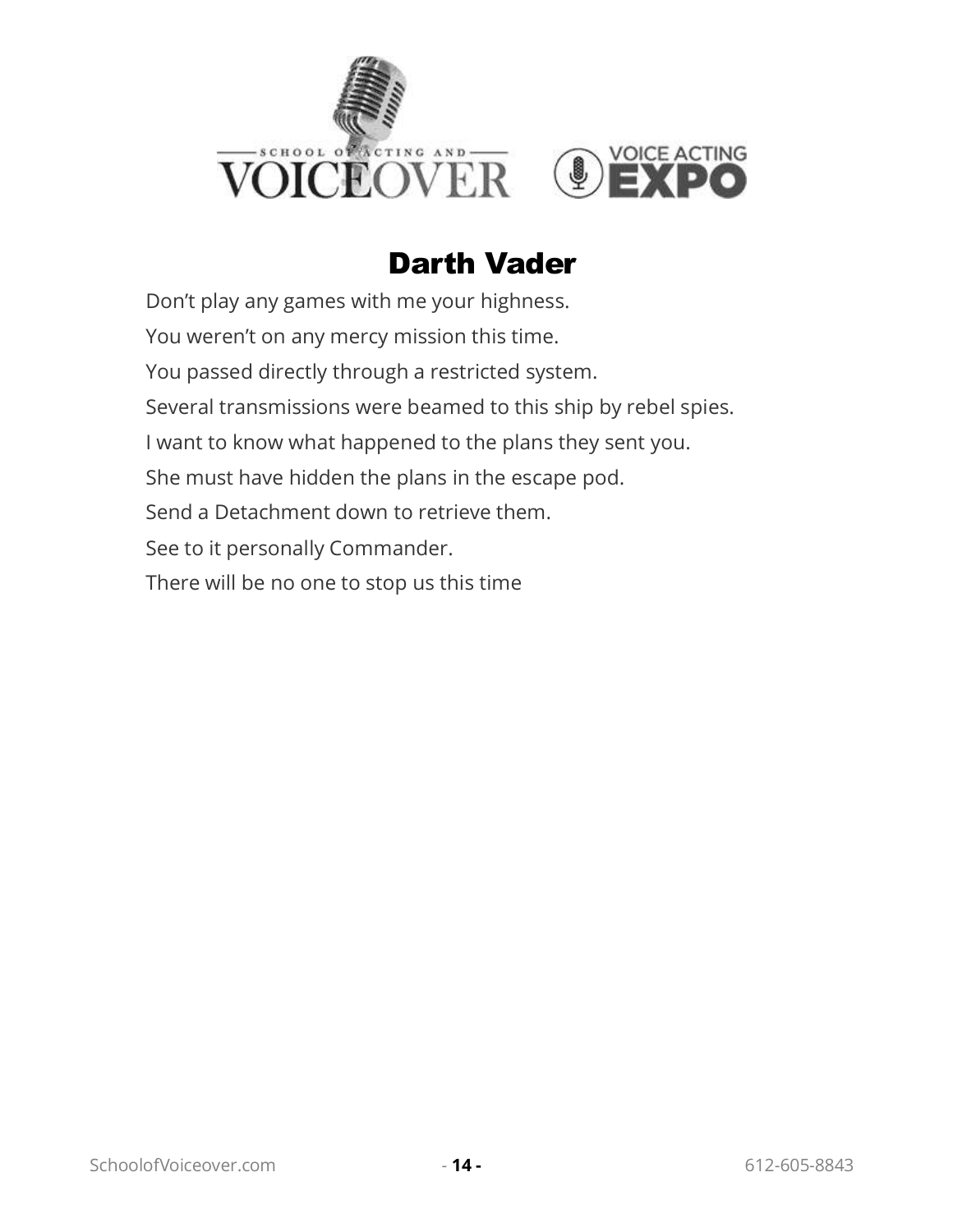

# Interview with a Seagull

<span id="page-16-0"></span>(Scene: man interviewing seagull at the beach while this gull and other seagull's notice a man on the beach opening a box of chicken wings..)

 $\wedge\wedge$ 

SCRIPT:

So, what's it like bein' a seagull, you ask? Well, it's TOUGH, TOUGH I tell ya! Ya gotta be ready to move at a moment's notice… hold on a sec. (quick pause)

WING! Chicken wing! IN-bound!

(Disappointed) Agh.. just missed it. Anyway, like I was sayin' ya gotta be quick, there's lots of competition and these other gulls, I… tell…YOU, they don't give ANY gull a second chance. Hold it…

TATER TOT! I got dibs!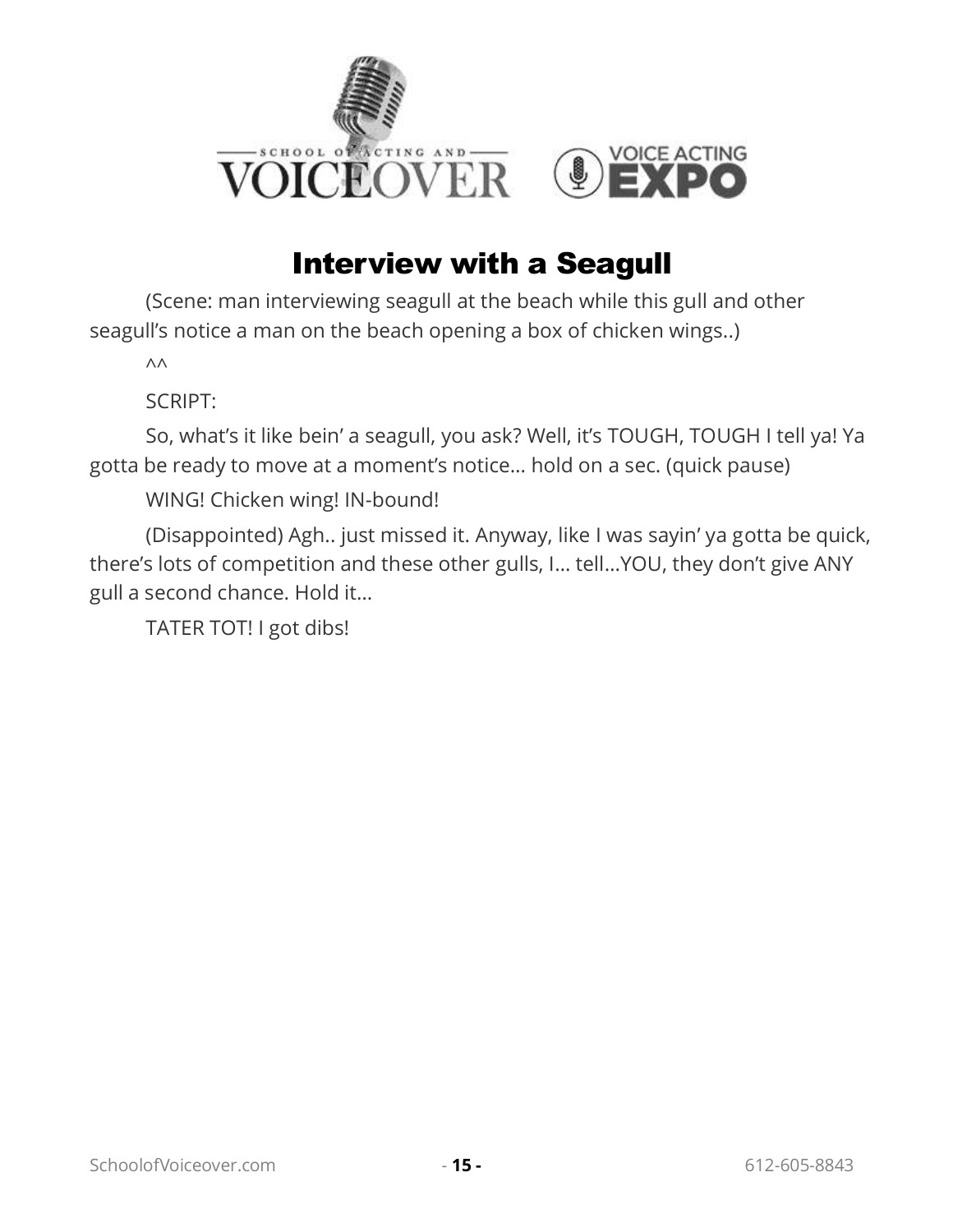

# Intro To "The Dark Crystal"

<span id="page-17-0"></span>Another world. Another time. In the age of wonder. A thousand years ago this land was green and good. Until the crystal cracked. A single piece was lost. A shard of the crystal. Then strife began. And two new races appeared. The cruel Skeksis. The gentle mystics. Here in the castle of the crystal, the Skeksis took control. Now the Skeksis gather in the sacred chamber where the crystal hangs above a shaft of air and fire. The Skeksis with their hard and twisted bodies, their harsh and twisted wills. For a thousand years they have ruled. Yet now there are only ten. A dying race ruled by a dying emperor imprisoned within themselves in a dying land. Today once more they gather at the crystal as the first sun climbs to its peak. For this is the way of the Skeksis. As they ravaged the land, so to they learned to draw new life from the sun. Today once more they will replenish themselves. Cheat death again. Through the power of their source, their treasure, their fate, the dark crystal.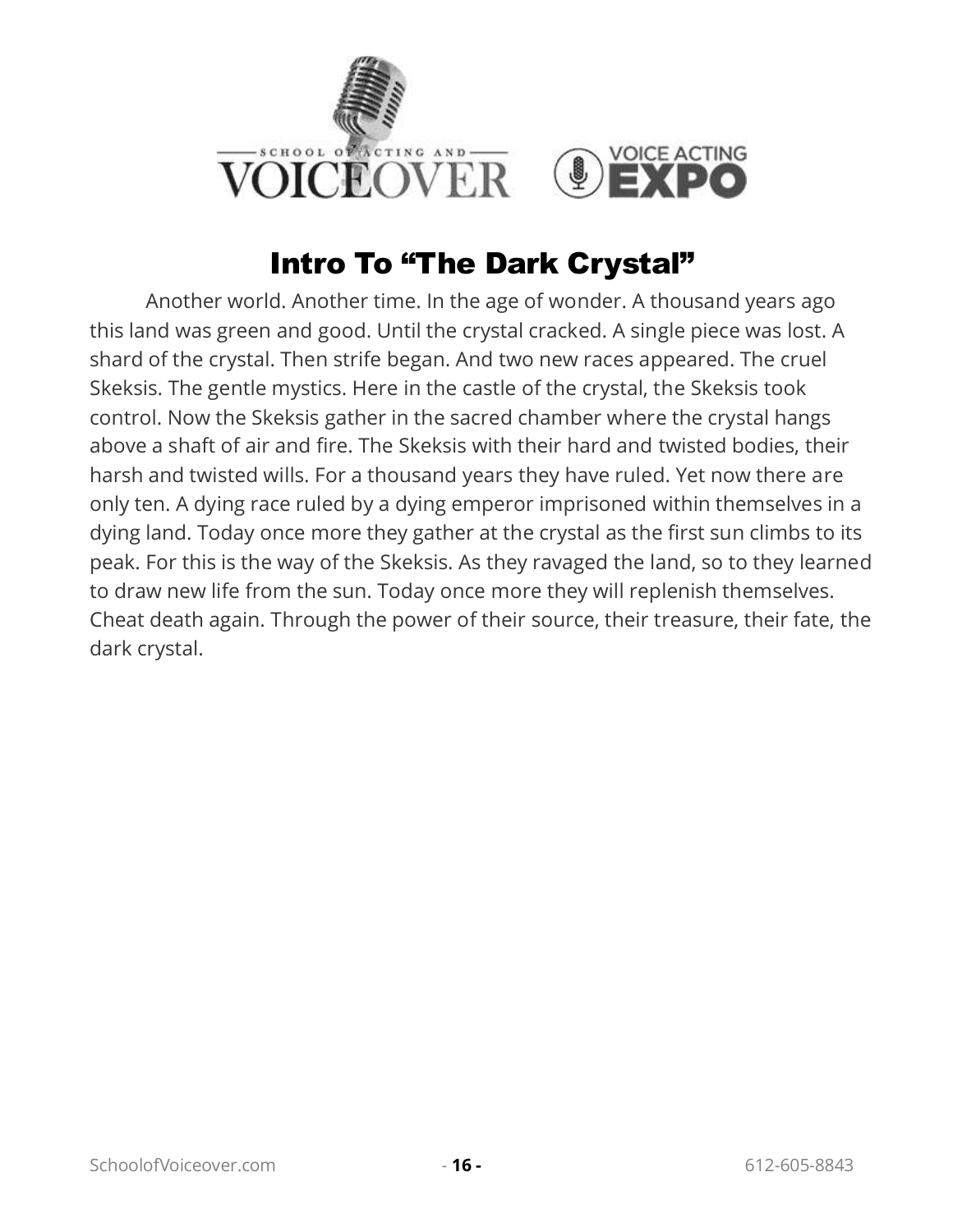

# 300 Movie (2006)

<span id="page-18-0"></span>And so my king died, and my brothers died, barely a year ago. Long I pondered my King's cryptic talk of victory. Time has proven him wise. For from free Greek to free Greek, the word was spread that bold Leonidas and his 300, so far from home, laid down their lives. Not just for Sparta, but for all Greece and the promise this country holds. Now, here on this ragged patch of earth called Plataea, Xerxes' hordes face obliteration! Just there the barbarians huddle, sheer terror gripping tight their hearts with icy fingers – knowing full well what merciless horrors they suffered at the swords and spears of 300. Yet they stare now across the plain at 10,000 Spartans commanding 30,000 free Greeks!…

The enemy outnumber us a paltry 3 to 1, good odds for any Greek. This day, we rescue a world from mysticism and tyranny and usher in a future brighter than anything we can imagine. Give thanks, men, to Leonidas and the brave 300. TO VICTORY!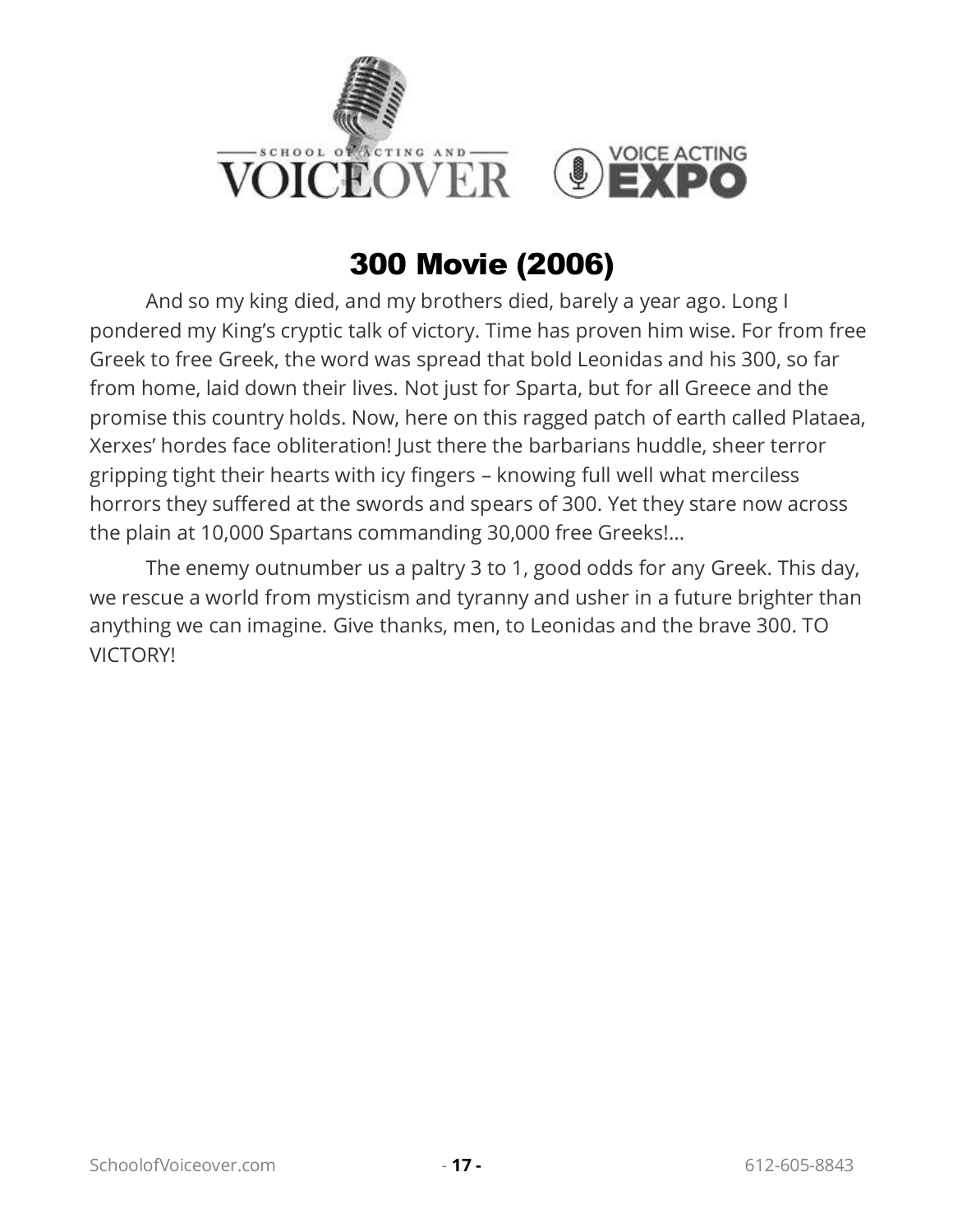

# <span id="page-19-0"></span>Joker's Madness Monologue – (The Killing Joke)

-Memory's…so treacherous.

-One moment you're lost in a carnival of delights, with poignant childhood aromas, the flashing neon of puberty, all that sentimental candy-floss.

The next, it leads you somewhere you don't want to go. Somewhere dark and cold, filled with the damp ambiguous shapes of things you'd hoped were forgotten.

-Memories can be vile, repulsive little brutes. Like children I suppose.

But can we live without them? Memories are what our reason is based upon. If we can't face them, we deny reason itself!

-Although, why not? We aren't contractually tied down to rationality!

There is no sanity clause!

-So when you find yourself locked onto an unpleasant train of thought, heading for the places in your past where the screaming is unbearable, remember…there's always madness. Madness is the emergency exit.

-You can just step outside, and close the door on all those dreadful things that happened.

You can lock them away…forever.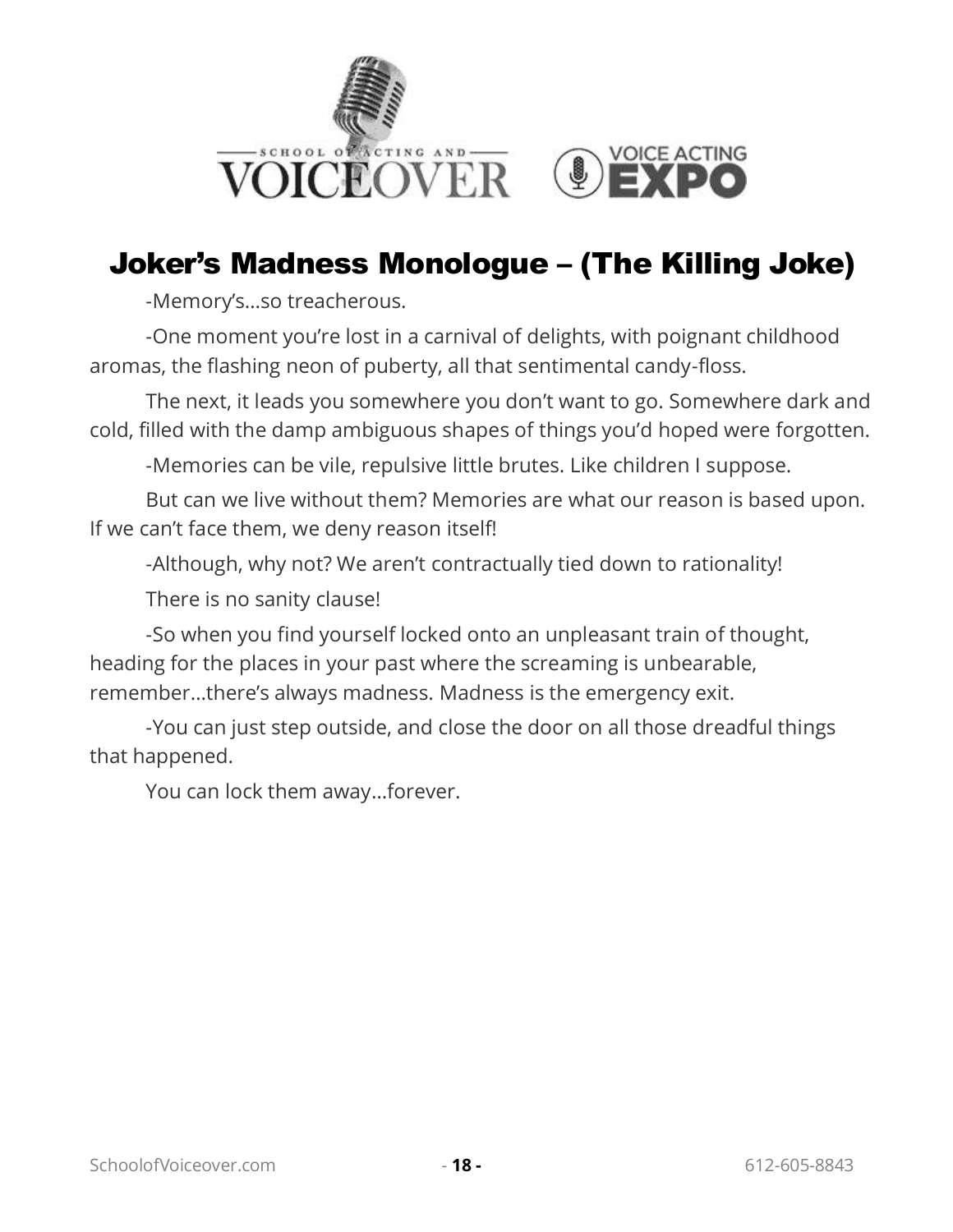

# Lord Of The Rings Prologue

<span id="page-20-0"></span>The world is changed. I feel it in the water. I feel it in the earth. I smell it in the air. Much that once was is lost, for none now live, will remember it.

It began with the forging of the Great Rings. Three were given to the Elves, immortal, wisest and fairest of all beings. Seven to the Dwarf-Lords, great miners and craftsmen of the mountain halls. And nine, nine rings were gifted to the race of Men, who above all else desire power. For within these rings, was bound the strength and the will to govern each race.

But they were all of them deceived, for another ring was made. In the land of Mordor, in the fires of Mount Doom, the Dark Lord Sauron,forged in secret, a master ring to control all others and into this ring he poured his cruelty, his malice and his will to dominate all life. One ring to rule them all.

One by one, the free lands of Middle Earth fell to the power of the ring. But there were some who resisted. A last alliance of men and elves marched against the armies of Mordor and on the slopes of Moutn Doom they fought for the freedom of Middle Earth.

Victory was near but the power of the ring could not be undone. It was in this moment when all hope had faded that Isildore, son of the King took up his father's sword.Sauron the enemy of the free peoples of Middle Earth was defeated.